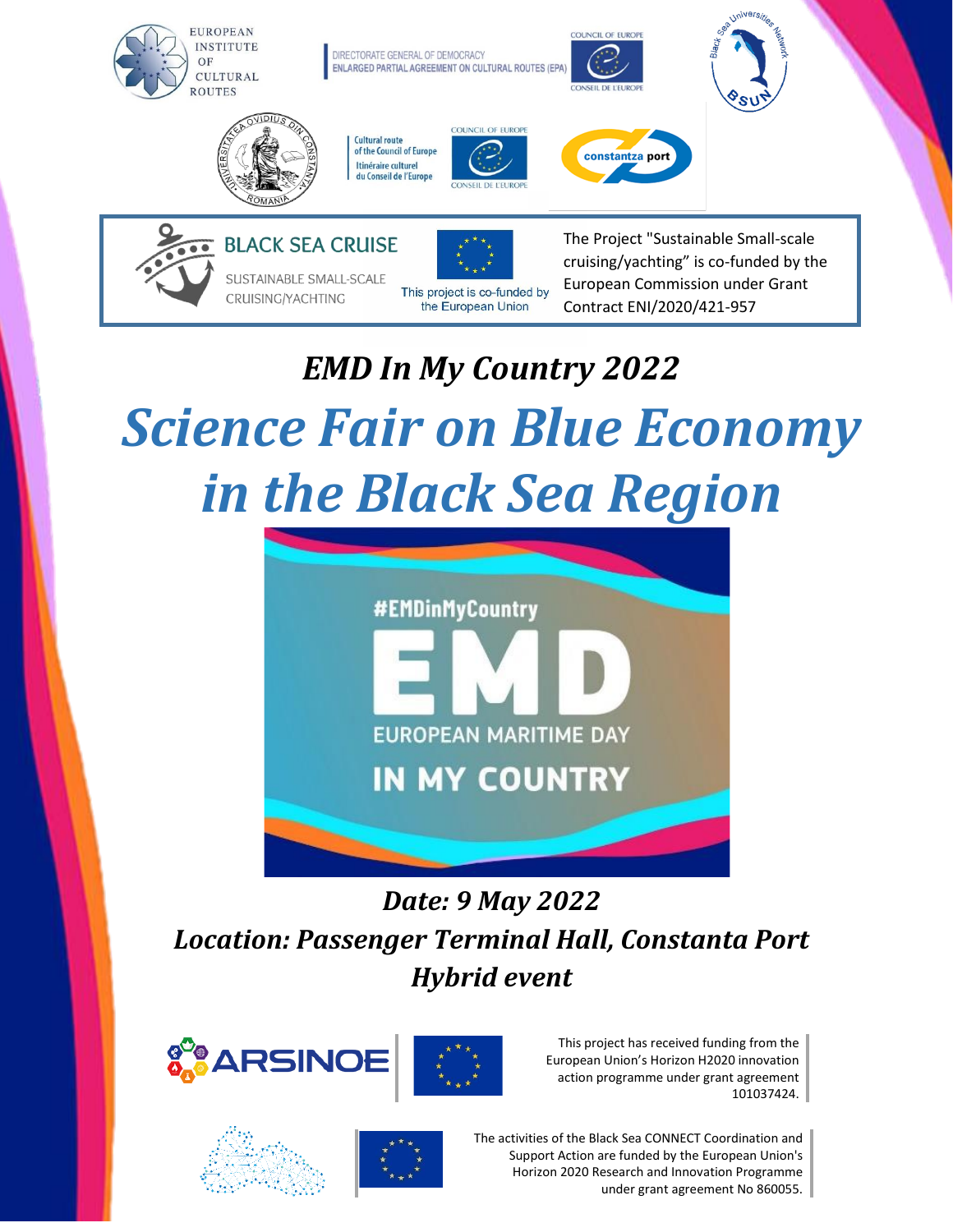## *Background*

**EMD In My Country** is a key part of the wave of ocean awareness and activism that has been rising steadily in recent years: the events under its brand have become more and more popular, attracting more than 25,000 participants every year. Local activities such as beach clean ups, guided tours of ports, art exhibitions, workshops, conferences, seminars, exhibitions on maritime themes, ocean literacy actions, eco-tours and walks in areas with significant maritime heritage, boat excursions, visits to maritime museums, ships, aquaria, shipyards etc. aim to a wide audience across Europe, with a "fun and game" component directly appealing to a younger public.

The **Strategic Research & Innovation Agenda (SRIA) on Blue Growth in the Black**  Sea region was launched on 8<sup>th</sup> of May 2019, in Bucharest, Romania, during the Romanian Presidency of the Council of the European Union. The Black Sea SRIA and its implementation plan will guide stakeholders to address together with the fundamental Black Sea challenges, to promote blue growth and economic prosperity of the Black Sea region, to build critical support systems and innovative research infrastructure, and improve education and capacity building.

The **Common Maritime Agenda for the Black Sea** is set as a follow-up to the commitment of the 2018 Burgas Ministerial Declaration "Towards a Common Maritime Agenda for the Black Sea". The agenda focuses on activities related to "blue economy", targeting a sustainable economic development of the region.

**BLACK SEA CRUISE** - Sustainable Small-Scale cruising/yachting is an international project supported by the European Commission as part of the Action "Support to the Implementation of the Eastern Partnership Multilateral Dimension and the Implementation of the Northern Dimension and the Black Sea Synergy - BSEC PERMIS (ENI/2020/421-957)" and coordinated by the International Center for Black Sea Studies (ICBSS). The main objectives of the project are to analyze the current state of the situation, as well as the environmental and social & economic potential for new development of innovative/original models of small cruises/yachting and identify potential problems.

**Black Sea CONNECT** is a coordination and support action which scientifically, technically, and logistically supports the Black Sea Blue Growth Initiative towards the implementation of the Burgas Vision Paper, with a view on boosting the blue economy in the region. The overall objective is to coordinate the development of the Black Sea SRIA and its implementation plan both at the national and regional levels.

**ARSINOE** - Climate Resilient Regions Through Systemic Solutions and Innovations is a project aiming to shape the pathways to resilience by bringing together SIA (Systems Innovation Approach) and CIW (Climate Innovation Window) with the purpose to build an ecosystem for climate change adaptation solutions. Within the ARSINOE ecosystem, pathways to solutions are co-created and co-designed by stakeholders, who can then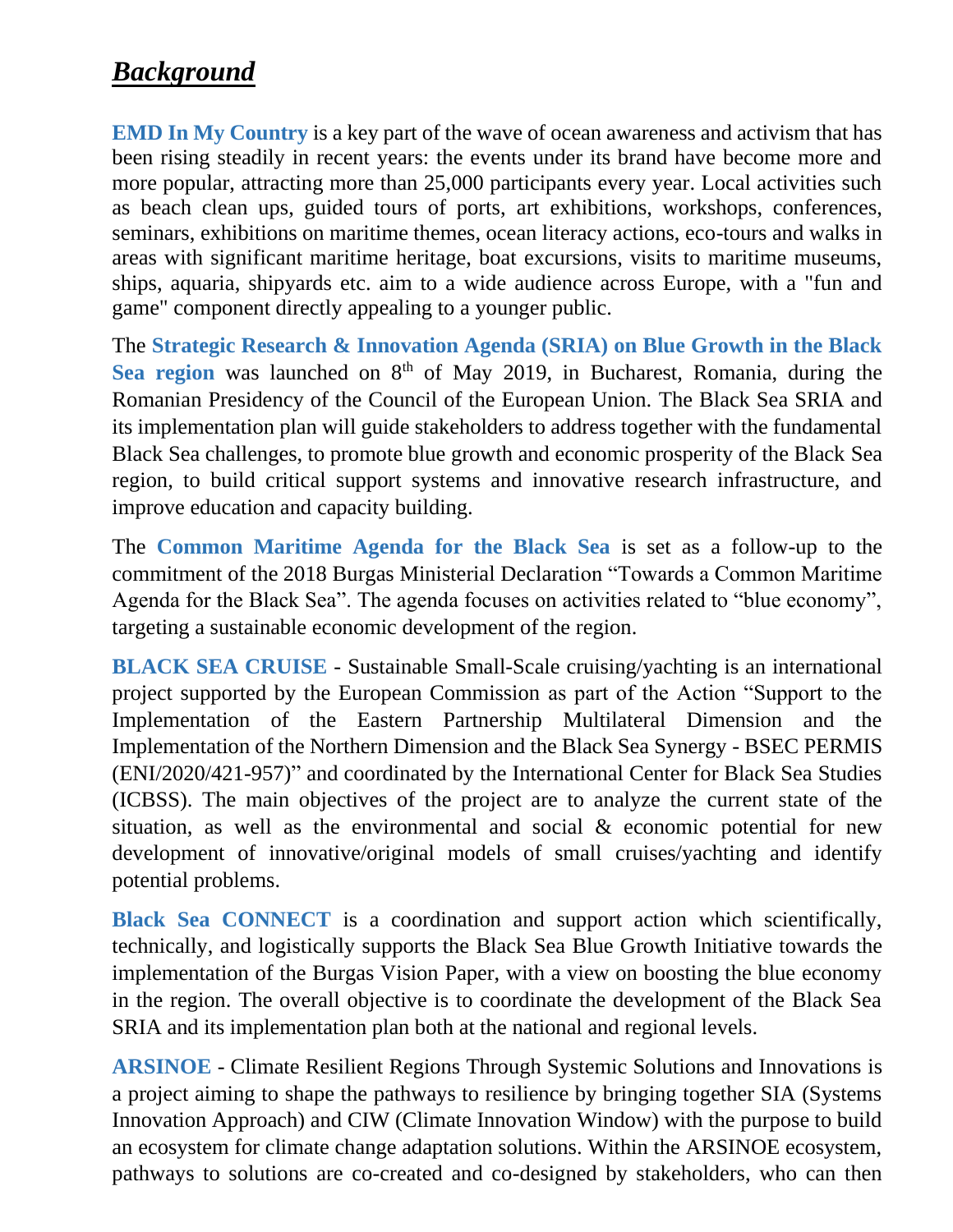select either existing CIW technologies, or technologies by new providers (or a combination) to form an innovation package.

**The Cultural Routes of the Council of Europe Programme** was launched in 1987 as an initiative to promote a better knowledge and understanding of the common European heritage. There are currently more than 30 certified networks that provide a wide range of leisure and education activities for all citizens in Europe and beyond. These networks cover various topics, from architecture, cultural landscapes, gastronomy to prominent figures in European art, music or literature. The University Network for Cultural Routes Studies is a network of Universities interested in the study of Cultural Routes of the Council of Europe. The Network aims to encourage the conduct of research on Cultural Routes of the Council of Europe related issues, encourage students to undertake their academic research on Cultural Routes, jointly apply for European Grants with the EICR, participate in the annual programme of activities of the EICR and offer scientific advice where required.

**Black Sea Universities Network**, in collaboration with **University of Bucharest**, **Institute of Advanced Studies for Culture and Civilization of the Levant** and **National Company Administration of Maritime Ports Constanta** are organizing an event dedicated to the European Maritime Day 2022.

#### *Purpose*

The event shall be dedicated to the celebration of European Maritime Day, for promoting the Blue Economy in the Black Sea and Danube region. The event will include the following modules:

- International Conference on "History, Tradition and Culture in the Port-cities from the Istro-Pontic Space", that shall be organized in a hybrid format;
- Exhibition of projects and activities developed by profile museums, universities, research institutes but also operators in the field of tourism and transport.

## *Participants*

At the event, there will be invited decision makers, government representatives, members of parliament, representatives of local authorities, academics, students, researchers, experts in the field, ambassadors and representatives of diplomatic missions of EU and neighboring countries and other international organizations, journalists.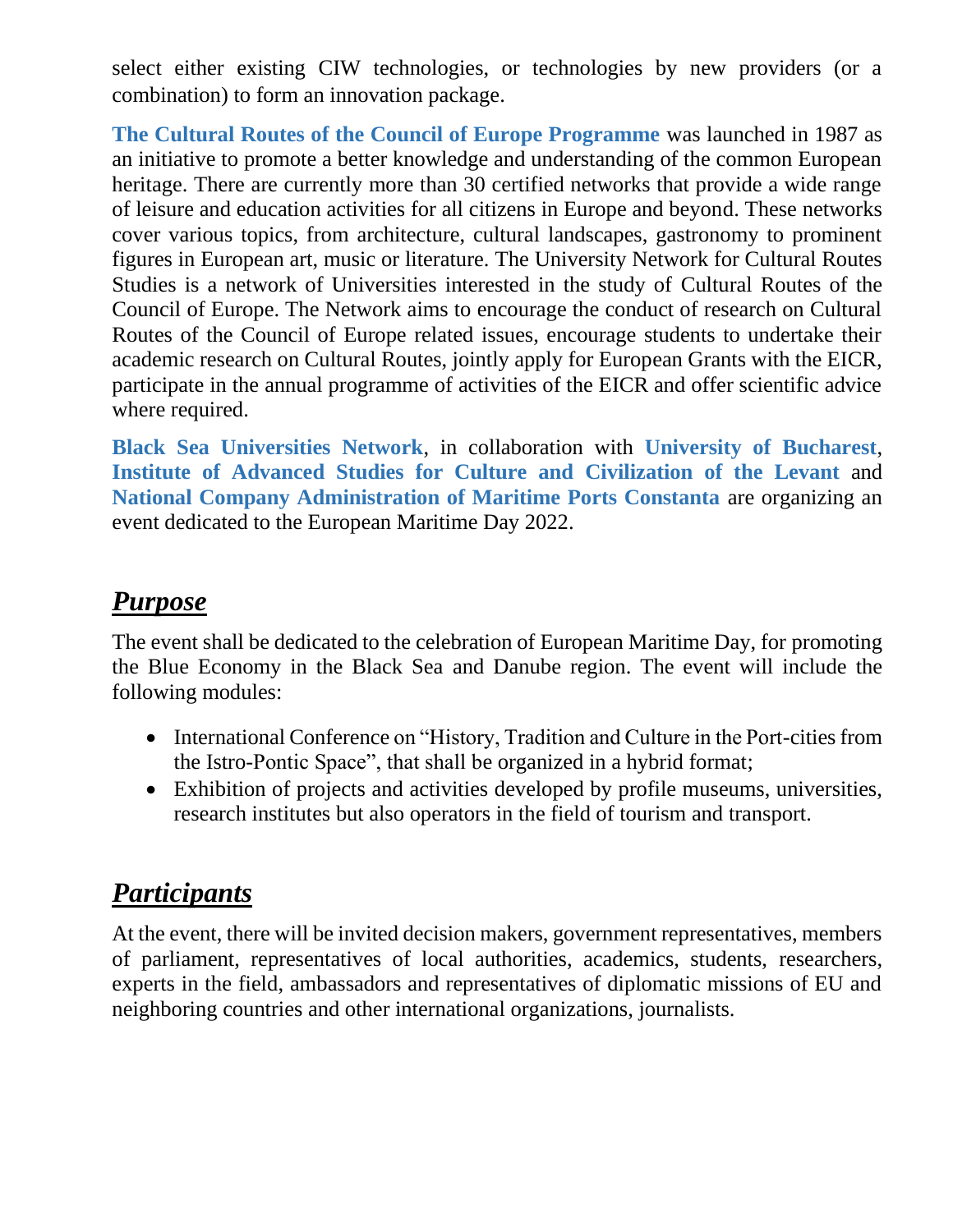# *Final Program*

**10.00** - Registration of participants

**10.30** - Plenary Session on: **"History, Tradition and Culture in the Portcities from the Istro-Pontic Space"**

Moderator:

**Prof. dr. Eden MAMUT**, BSUN Secretary General

Speakers:

**Prof. dr. Violeta CIUCUR**, Rector, Maritime University of Constanța

**Dr. Luis Ovidiu POPA**, General Director, "Grigore Antipa" National Museum of Natural History

**Acad. Cornelia-Sabina ISPAS**, Director, "Constantin Brăiloiu" Institute of Ethnography and Folklore of the Romanian Academy *(online connection)*

**Prof. dr. Dan SELIȘTEANU**, Vice Rector, University of Craiova *(online connection)*

**Prof. dr. Mihai GÎRȚU**, Vice Rector, "Ovidius" University of Constanța

Keynote presentation - *"Museum of National History and Archaeology Constanta. Following in the footstep of the Pontic civilizations."* - **Dr. Gabriel Mircea TALMAȚCHI**, Museum of National History and Archeology from Constanța

Keynote presentation - *"Romanian Contribution in the Black Sea Underwater Heritage Researches" -* **Dr. Jenica BUJINI**, GeoEcoMar, Constanța

**12.00** - Opening of the Exhibition "**Science Fair on Blue Economy in the Black Sea Region"**

**12.00 -** Buffet lunch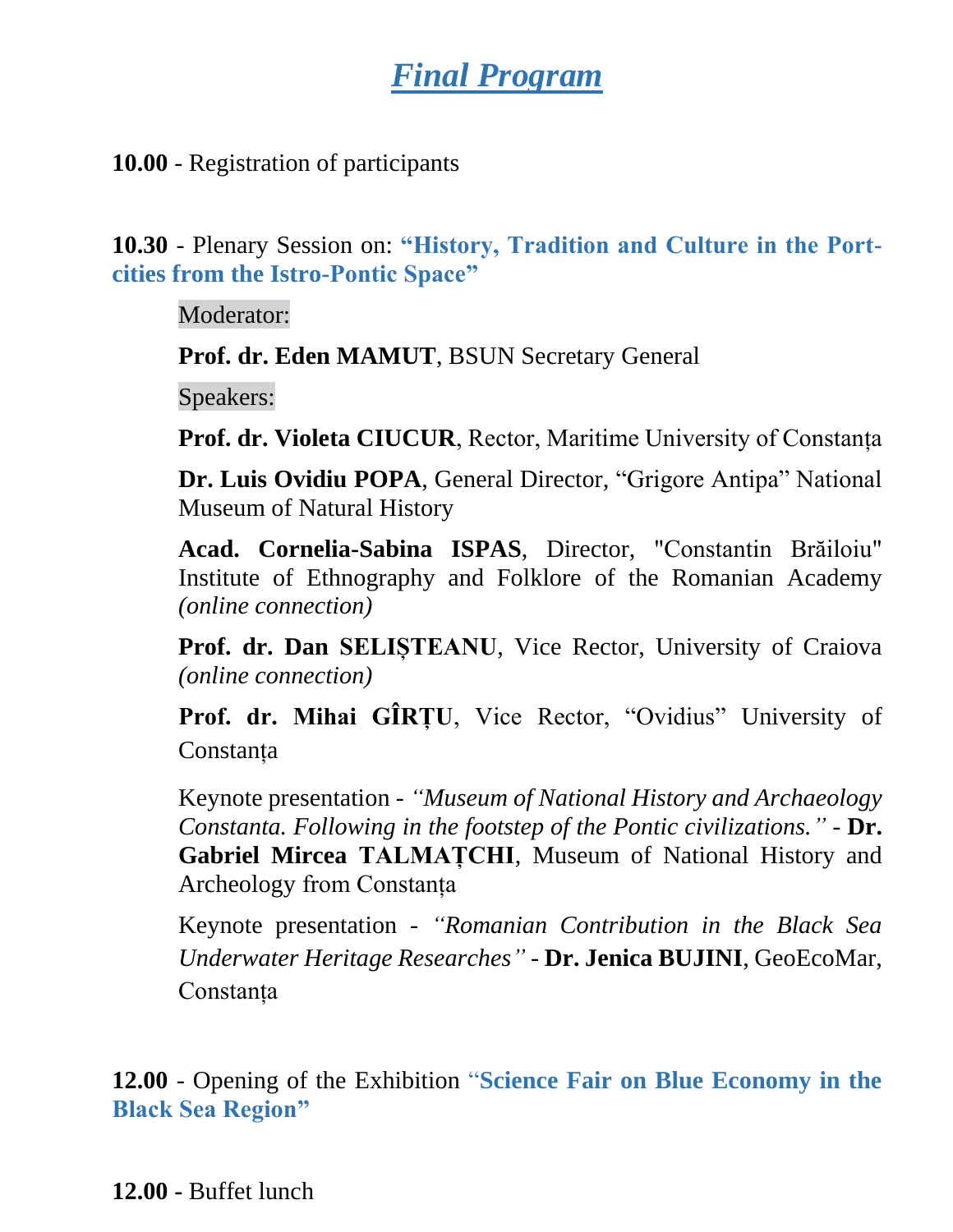**13.00 -** Plenary Session on: **"The Tourism Potential in the Port-cities from the Istro-Pontic Space"**

Moderator:

**Cristian BĂRHĂLESCU**, Manager, Icar Tours Ltd

Speakers:

**Ciprian POPESCU**, Business Strategy Consultant, Imob Rent Ltd

**Aurelian MARIN**, Manager, Paradis Tours Ltd *(online connection)*

**Assist. Prof. dr. Carmen-Cătălina RUSU**, Vice Dean, Faculty of Engineering, "Dunărea de Jos" University of Galați

**Ruxandra SERESCU**, General Director, Constanța Chamber of Commerce, Industry, Navigation and Agriculture

**Steliana COJOCARIU**, Counselor, Ministry of Entrepreneurship and Tourism in Romania

Keynote presentation - *Presentation of the European Cultural Route map -* **Dr. Daniel IOSIF**, Expert, Institute for Advanced Studies in Levant Culture and Civilization

**14.30 -** Coffee Break

**15.00 -** Plenary Session on: **"Cooperation between Public Authorities in the Promotion of Port-cities from the Istro-Pontic Space"**

Moderator:

**Cristian BĂRHĂLESCU**, Manager, Icar Tours Ltd

Speakers:

**Dr. Petre ENCIU**, Vice President, Constanța County Council

**Gheorghe COJOCARU**, Mayor, Municipality of Murfatlar

**Marian PAIU**, Executive Director, Mare Nostrum NGO

**Cdr. Dr. Paul BURLACU**, Vice Rector, "Mircea cel Bătrân" Naval Academy